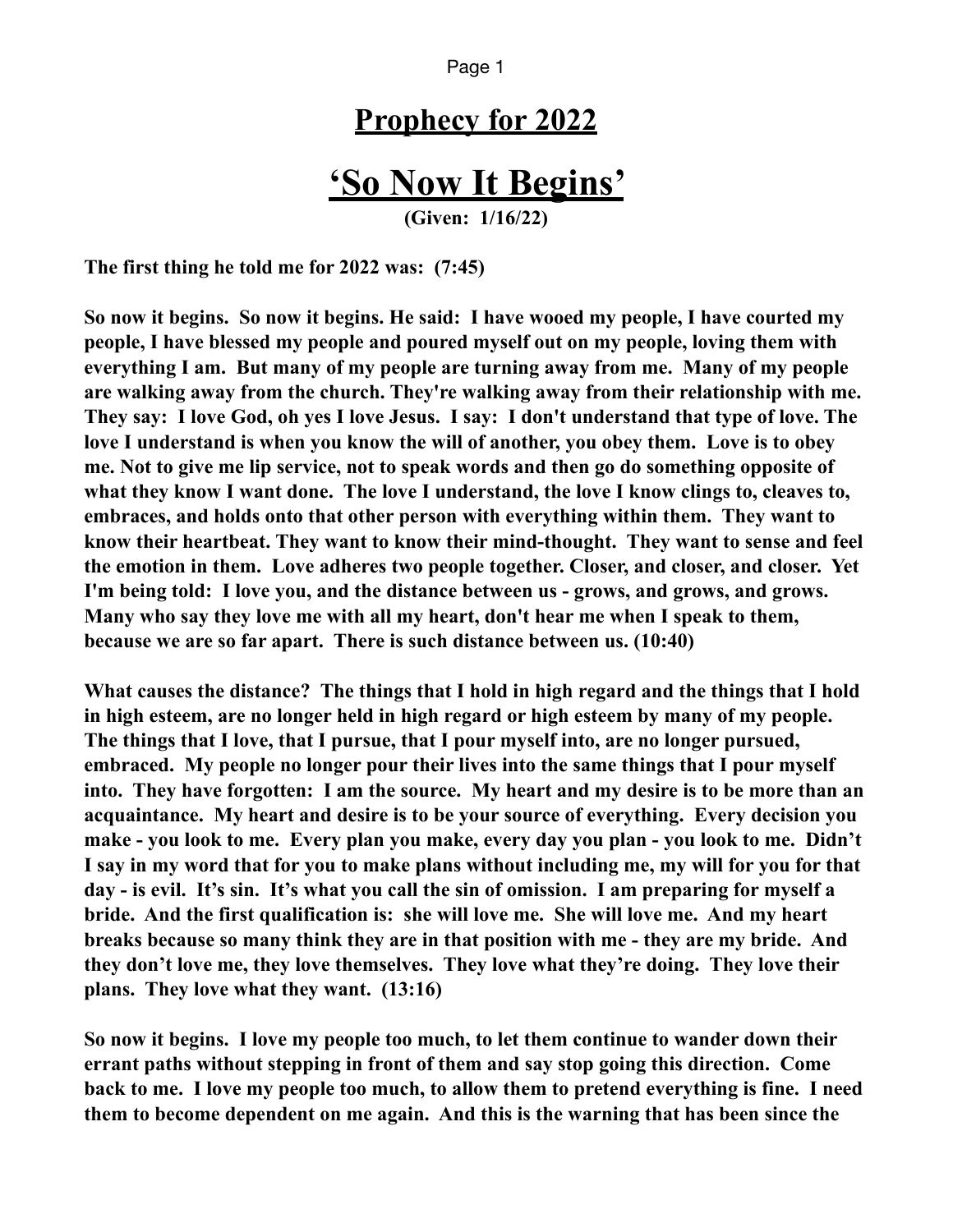**human race has fallen. With my blessings, the fallen nature becomes independent, selfsufficient, feeling it has produced these things for themselves. Didn't I say to the Israelites years and years ago: when you get into the land that I will bless you with, and you have all you need to eat, and you have all you need to wear, and your life is provided for - did I not say: Don't forget me. Don't forget me. This is what the American church is in the process of doing. It's in the process of forgetting me. It offers words, but its heart is not in the words. Lip service is given, but true worship flows with love. And I love my people too much to let them continue on in their deception I will begin to do a work to arrest their thinking and draw them back. It begins. (16:01)**

**And so begins, the leaders of this land - increasingly don't want me as their God. Those in power and in authority in this land, many of them, not all but many of them, the tone of the land, is we don't need God, we don't want God, we will take care of it ourselves. And slipping in amongst that is evil and corruption. And it's gotten into the heart of the men and women who help lead this land, and their goal is not the best for the authority given to them. The authority given to them was for them to provide and take care of the nation under them. Their goal is to provide and take care of themselves and their kind only. I love this nation too much. I need this nation to be a lighthouse, a city set on a hill that cannot be hid. My word says precious or costly in my sight are the deaths of my saints. When my people leave this earth, it is costly to my kingdom because a light has been removed. If this nation succombs to evil because of the people and the will of its leaders, it will be a costly blow to my kingdom. I love it too much, I need it too much to stand by and say I will do nothing - it's their choice. No it is also my choice, for I have a people in this land who ask me to make it my choice. So it begins. (18:45)**

**The beginning of increased birth pains will take place this year. This is not judgment, this not judgment on this land. This is me saying I love you too much to let you go the direction you're going, so rather than enable you in this, and guard you and keep you in the paths of error, I will allow you to experience the death that comes with sin. I will begin to lift my hand off this nation. I will not lift it far, but I will begin to lift it. Picture it as though I were protecting something under a body of water and I had it sealed away under my hand. All I have to do is lift it a little, and the water will come in like a flood. I do not have to fully expose this land, all I need to do is give it what it asks for, just a little, for the wages of sin is death and death will immediately be tasted in many ways, in many forms. (20:28)** 

**This is not my judgment. This is my preservation, for I am love and everything I do is out of love. But I do not look at only now, I look at eternity. And I see how it plays out in the picture of where eternity needs it to go. Right now this nation needs to realize you need me more than you every have, you need me more than you care to admit. And as long as everything is comfortable and peaceful and calm, there's no need of a Savior. And I am the**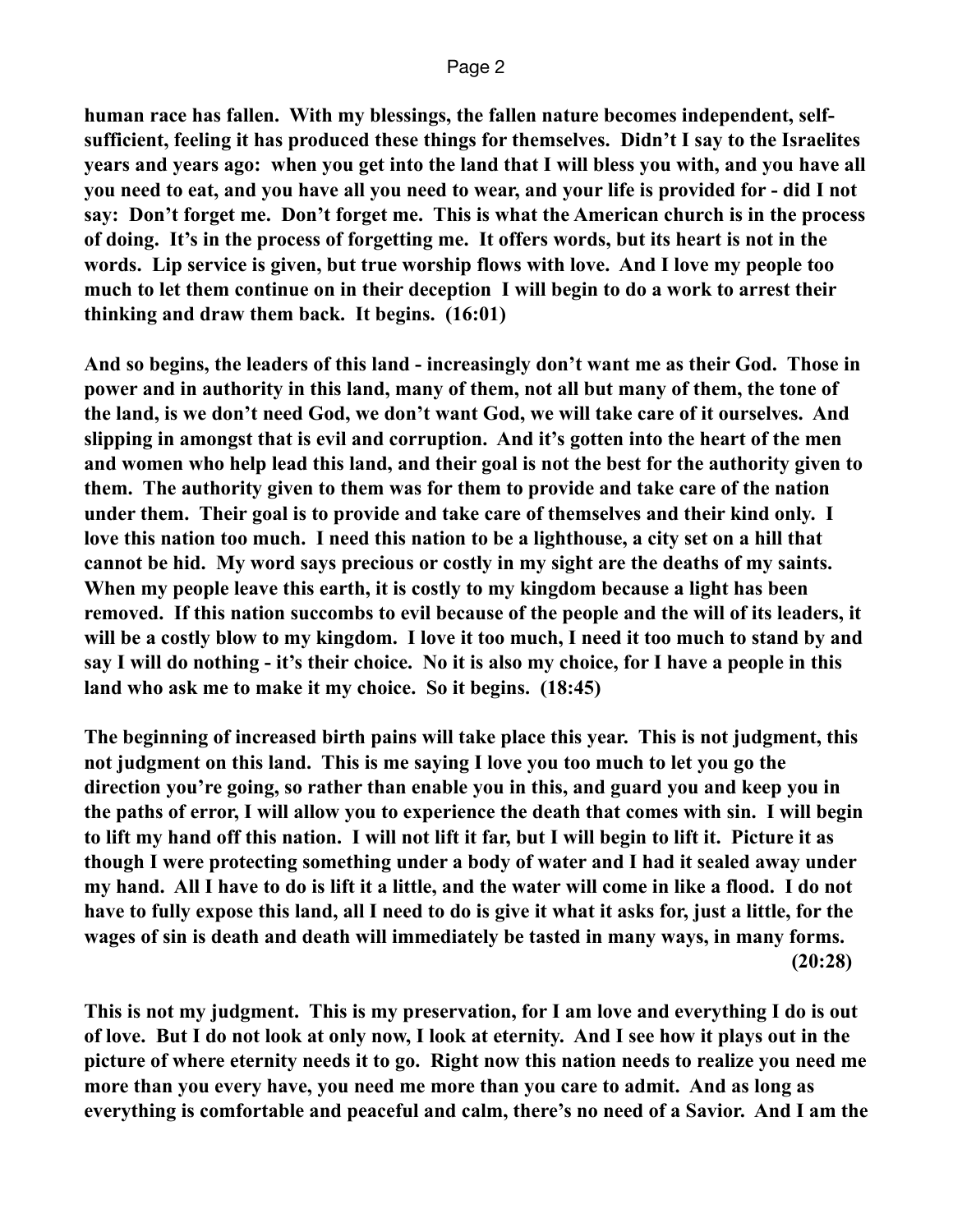**one in whom everything of my creation lives, moves, and has it's being. I am that one. You need me. And in an effort to turn back the hearts and the minds, in this land, both those who name themselves after me as christians, and those who do not. I love them all. I am drawing them all. I am wooing them all. But I need to get their attention And in an effort to do that I will raise my hand a bit and the enemy will come in like a flood. There will be what you call catastrophe and calamities that will take place beginning this year, that will seem odd and strange. They will be various kinds, in all different areas of location. (22:57)**

**Let me share with you a principle. When I created man I gave him this earth. In the first chapter of Genesis, I gave the earth to mankind, to rule and subdue. I did not list out the various aspects of it, I just said the earth. That is the physical realm. In the physical realm you have land, in the physical realm you have the air, the immediate what you call the heavens over the physical realm or the sky. The weather, the clouds, all this is earth. The first thing that happened with earth when sin entered into its rulers was that it came under a curse. When something is cursed, it is forced to behave or be in a manner opposite of what it's designed or may even want to be. The earth is cursed and it was never intended to be what it is. And remember: I do not create anything by life, for I am life. The ground is living. The rocks are living. The air is living. Now yes its under a curse and it's not exhibiting the life that it once did, or once will, or again will. But it living. It is not dead. That's why you can take and put something into the ground and it will try to bring it to life because there is life in the ground. Didn't I say that [if these rocks don't cry out and praise me], remember: men were supposed to praise me. They would not, so I said: if they don't these rocks will cry out and praise me. If they (men) would not have praised me, the earth would praise me for it lives, it's alive. It remembers, it knows. I've said: set up rocks as witnesses and make agreements in front of them. Why?? Because rocks remember and know, and they can serve as a witness. Everything I make lives. (26:44)**

**Didn't I say the very creation, the very creation looks for the sons of God to come and set it free? From what? From the curse it's under. From the bondage it's under. It's looking. It's thinking. It's aware. Now what I've created, in what is referred to as earth, all works in unity together. The rain. The water. The wind. The sunlight. The ground. These are not all separate. These all work together. Have you read that because of the sexual sins that nations get into, the land will vomit them out? It's in my word. How would land try to vomit a nation or a people out of it? Because not only is it under curse, but now it's under a different form of attack and oppression. And it's so loathes it, it spews the source, the problem, it spews it out trying to get it away from itself, so it can be relieved from that heaviness. How would land do that? It's done it many times over creation. It makes it difficult or impossible for the human to live there. It will vomit the society, the human, it will vomit it out. And all the earth works in agreement to do that. The earth has been in the process, areas of this nations have been in the process of doing what my word says the land will do. It's trying to vomit the people off of it so they leave because of the sin they**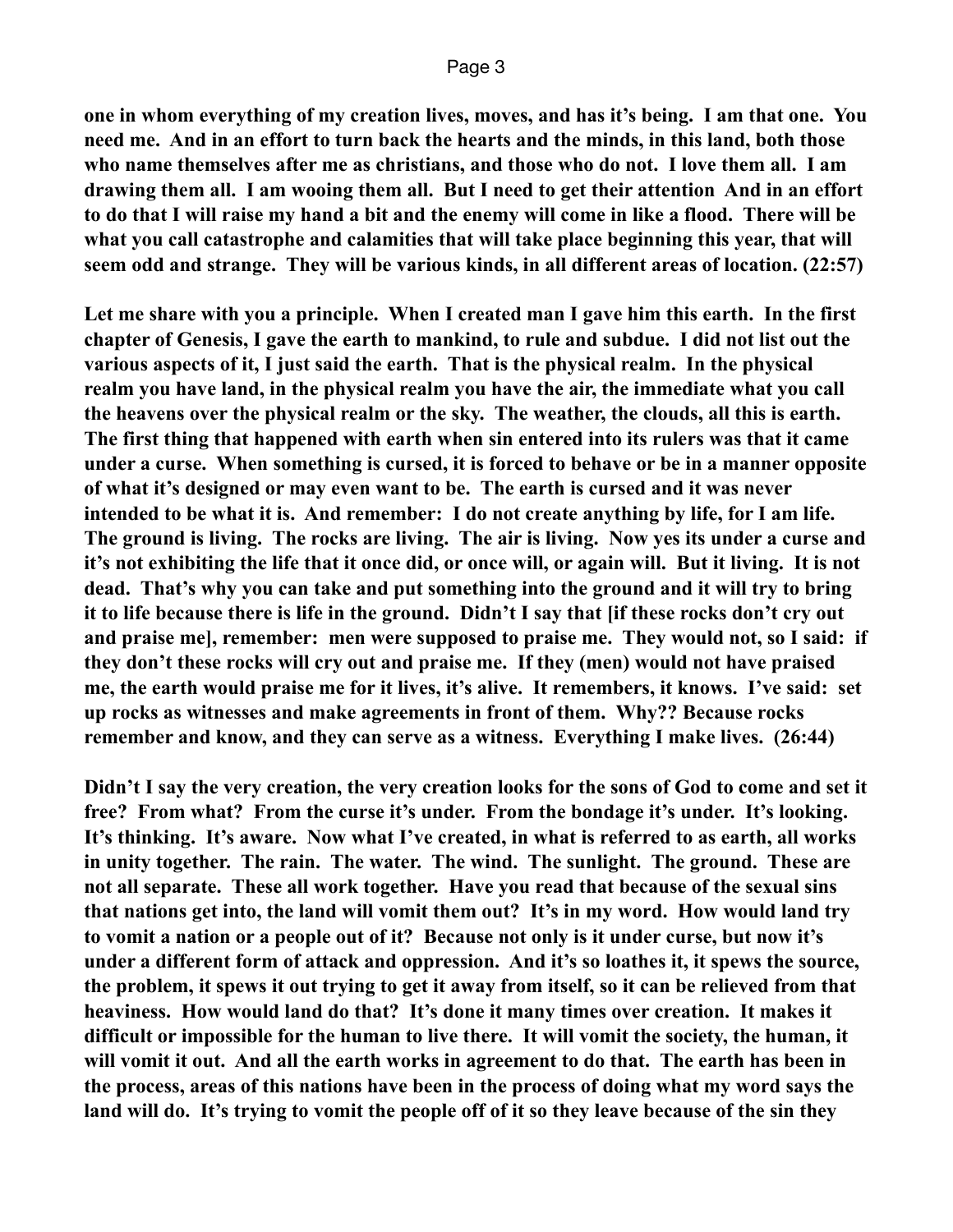**are propagating on that land. It's, it's trying to make itself unlivable to those people to get them off. (29:53)** 

**Now with technology and the advances that have come over the centuries, it's more difficult to see this is happening. Because now you have invented ways, I have shown ways where things can be circumvented. And rather than a people dying because of drought, and the land not producing any food, they either die or they leave - now you have ways to circumvent that and cause water to go (flow from) where it is falling, coming to these places that are trying to vomit the people out. So the people remain. But the principle is the same, and it's in action. So I explain that to say this: there will be an increase of the earths upheaval against what it has been subdued to, and increasingly has been subdued to. There will be an increase of its pushback, of its trying to dispel the people. This can be weather related, because the ground works with the elements, and the elements work with the ground. This can be storm related. This can be earthquake related - to where the land has reached its breaking point and it literally breaks in an effort to change what's happening in the hearts of the people who are occupying it. This will increase this year, and it will continue to increase. But not is all lost. This can still be rectified; this can still be changed. (32:28)**

**I'm still the God of forgiveness, and love, and mercy. I'm still the God who will hear the cries and the prayers of my people. And if my people who are called by my name will humble themselves, and pray, and seek my face, and turn from their wicked ways. There is what I present as the issue with my church. Humble yourselves. You need me. I am the vine you are the branches. You can do nothing without me. Humble yourselves, seek me, pray, and when I speak, and when I teach, and when I lead, turn from your wicked ways. I do not agree with and approve everything that a human being can be involved in. Grace came to set you free, not give you a license to lay in bed with my enemy. Grace came to free you. Not to give you the excuse of: it will be ok. It is not ok. There is a mindset that's taking place in my people that is saying things are ok, that my word says they are not ok. We will accept things when I say I will not accept them. We will embrace things that I despise. (34:55)**

**If you will look, you will find that the land vomits, tied specifically to sexual things, and when they're out of control, the land will vomit at this. There are sexual things that are being embraced and allowed in my church, and made excuses for, that are not Ok. And the people participating in them, many times are brought on to my platform, and brought together in marriage, and there's never been repentance for the former sin, and I am now to bless this union. (36:20)**

**There are those who come and cry at my altar seeking my help, who I have spoken to and wooed repeatedly - back away, back away - but they don't turn from their wicked ways,**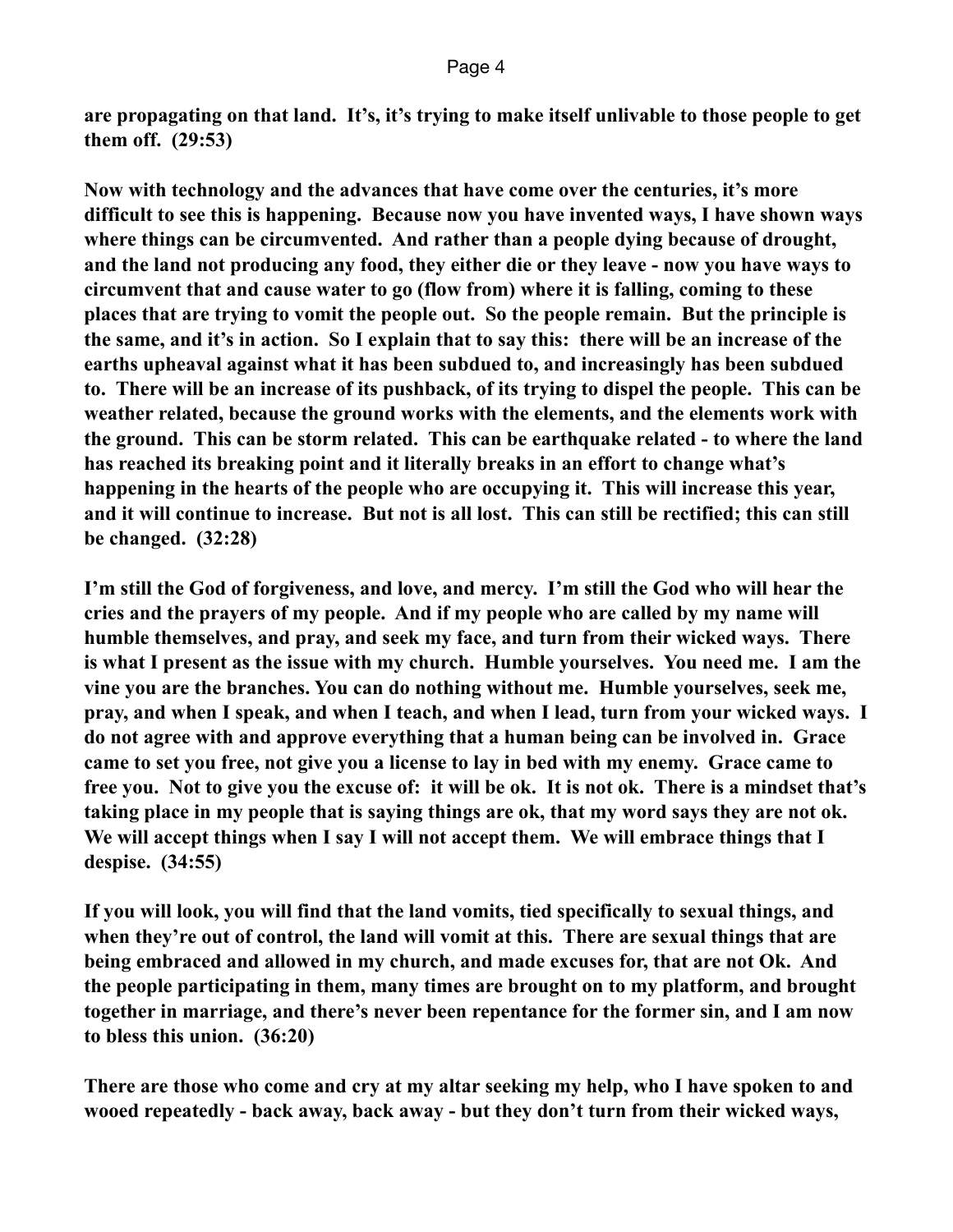**but they want me to be their source and their supply. I can't do that. I cannot bless wickedness and evil. And then they think I don't care because I don't give them what they are asking for. I do care, I care more than they understand. But I am not looking from a single need perspective, I'm looking from an eternal perspective. Kingdom of light cannot produce darkness, and the Kingdom of Darkness cannot produce light. It will self destruct if it tries to do so. My church, the nation you live in is sex crazy. It's is depraved. It is immoral. It is an abomination to my father, and it is making its way in the church as much as it is out of the church. And I am going to make an effort to stop both. It begins. I love both too much to let it to continue on. Once the land begins vomiting because of what's happening in it. It's gone too far. (38:20)**

**I admonish you: walk in the Fear of the Lord, Learn your Authority, learn how to step into the Spirit and Rule this land. There's leaders here who are trying to rule it to it's detriment and it's destruction. I am calling my church to rise up and being ruling this land. I need the light of this nation in this world. I am not done with this world yet, and there's harvest that is coming that will be great, and it will not look like the American church thinks it will look like. This harvest will be brought in, and will be maintained not by presentation and by how good we look. It will be brought in and it will be harvested and maintained by loving the person in their need and bringing them out of it. Something the American church, by-in-large - there's exceptions - buy by-in-large the American church wants nothing to do with, because it absorbs the individuals time, it's inconvenient, it wasn't in my plan for the day, or for my life. It is not open and ready to receive what I'm about to give it. But I'm calling you in the sound of this voice, step up, learn to Fear me, walk in my Authority, and love me enough to prefer the needs of others and minister to them. Meet those needs. Learn to walk in your faith. Learn to make your faith produce for you. It is your servant. Practice it. Practice it. Strengthen it. Focus it. Learn to make your servant do what it is sent on this earth to do. Become strong in your faith. Become powerful in your faith. For when things begin to go in a non-desiring way in this land, my church - I am calling before my Father - my church will rise and shine and be a beacon of hope, and be a beacon of light, a beacon of safety to whosoever will. My church, my bride will represent me. And I am calling you to be part of that church, as I am calling every believer in this land to be part of that church. (42:06)** 

**But there is a divide coming. For with the increased manifestation of my power and my presence, there will be an increased persecution. I cause the picture to be shown to you: it will be like a fleet of ships on the ocean, and I will increase in power and magnitude in my fleet of ships. But floating with us there will be other ships among us and around us who have no desire to be partakers of what we're operating in. Their desire is to shoot at us and stop us. There will be increased persecution and hate. Not for you, for me. You just become the focus because you are the light of this world - you are the salt. So the focus will go on you, but it's not you who is hated - it's me. Which I have explained in my word: the**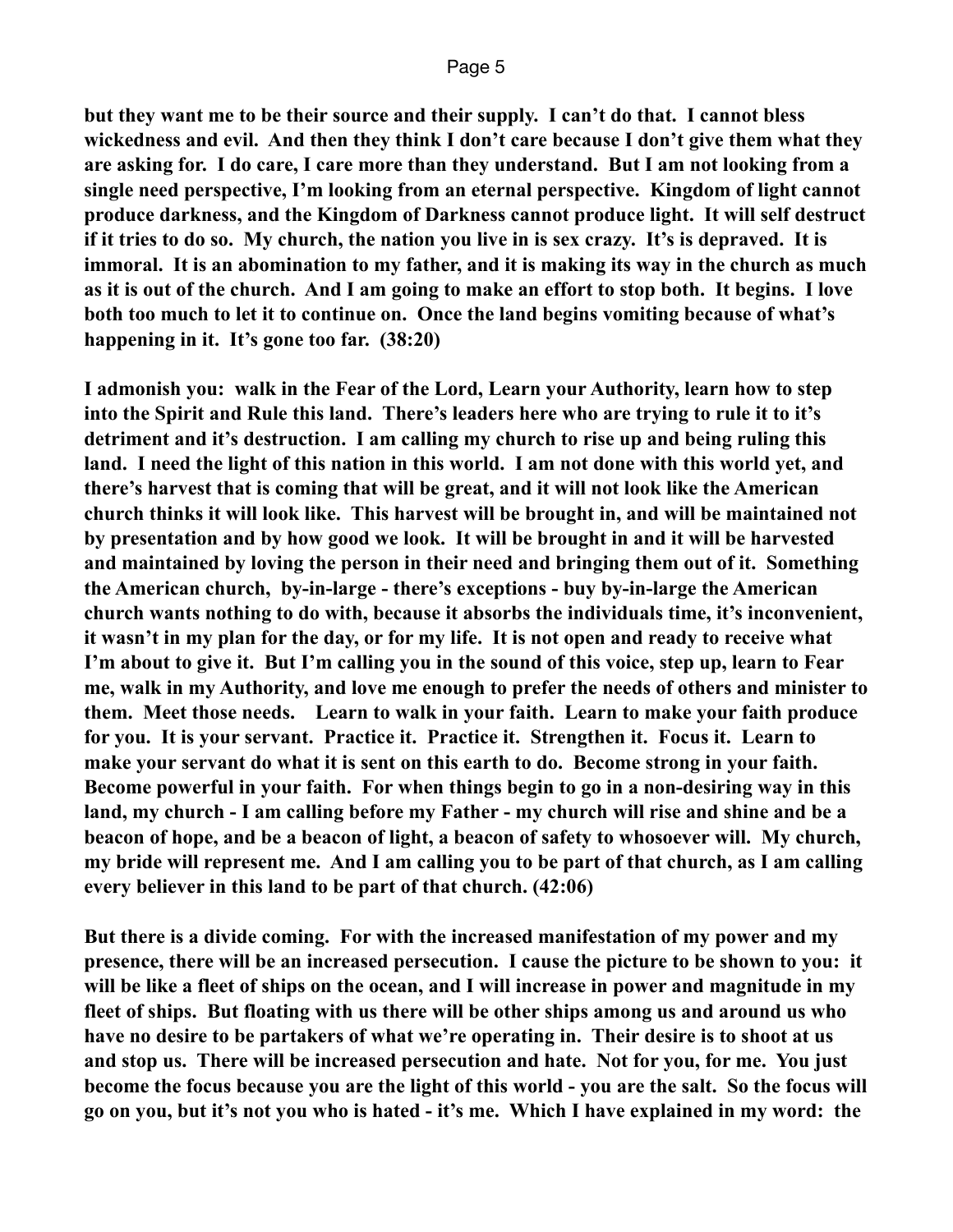**servant is not above his master. If they hated me, they will hate you. Because they do not know my Father, they hated me. (43:25)**

**There will be opposition that will increase - so it begins. There will be a divide, and it will be more plainly seen than it has ever been seen who truly loves me, and who does not. There will be divide in my church. There will be divide in the unbeliever. There will be divide in this nation that will increase. There will be divides that try to form in every relationship. Be aware. Be on your guard. The divide has really nothing to do with parties involved; it has to do with the two Kingdoms that are at war and which kingdom the parties involved are adhering to. And the more a person adheres to the evil of that kingdom, the greater the divide will be with those who are pursuing me with everything that is within them. And out of that divide comes persecution. (44:50)**

 **So don't be surprised as I've spoken in my word. With the beginning of sorrows or the birth pains of what is coming, one of the first things I mentioned is betrayal. People you would have never thought will betray you, and people you would have never thought, will be loyal to you to your dying breath. This is part of the dividing of the kingdoms. For there needs to be a clear sounding trumpet in this land - whom to serve. And right now it is not clear, it is very mixed up, and I am going to begin to open that up. And I need to get everyone's attention. That's why you will see things happen in the land that are calamities, that are catastrophes. Because an immediate financial loss cannot be compared to an eternal loss of a being. It far outweighs, the eternal far outweighs the immediate. Now my design was never to have either one. I never wanted either one. But again go back to my word: the Israelites would turn to me, and pursue me, and follow me with all their heart, and then a generation would come that backed away from that and did their own thing, and I was not able to return them back to me without getting their attention. So things would happen that I never wanted to happen in their lives, to force them into a position where they would acknowledge - I need help - I need a savior. That is what that position is designed for. I get no pleasure out of seeing it happen, other than if it will bring my people back to me, if it will bring my creation back to me, it is worth it. It is worth it. But it never was my intention for that cycle to set up in the nation of Israel, and it's not my intention, never was my intention, for that to start in this land. But it has started. It is gaining momentum. It is moving faster away from me, than it's moved toward me, and my plan is to turn that around. I am calling my people to rise us with me. We will turn this around, and this nation will see it's need of a savior. The people of this land will see they need their God. But in the middle of it, some will reject me and choose to do their own evil ways - regardless. And those are the ones who will turn and pick on you. (48:35)**

**So as we're floating this ocean together, realize some of the boats around you are not with you, they're against you. And in time that is revealed. But there is a harvest that will be reaped. There will be people who will be brought into the kingdom, and the number will**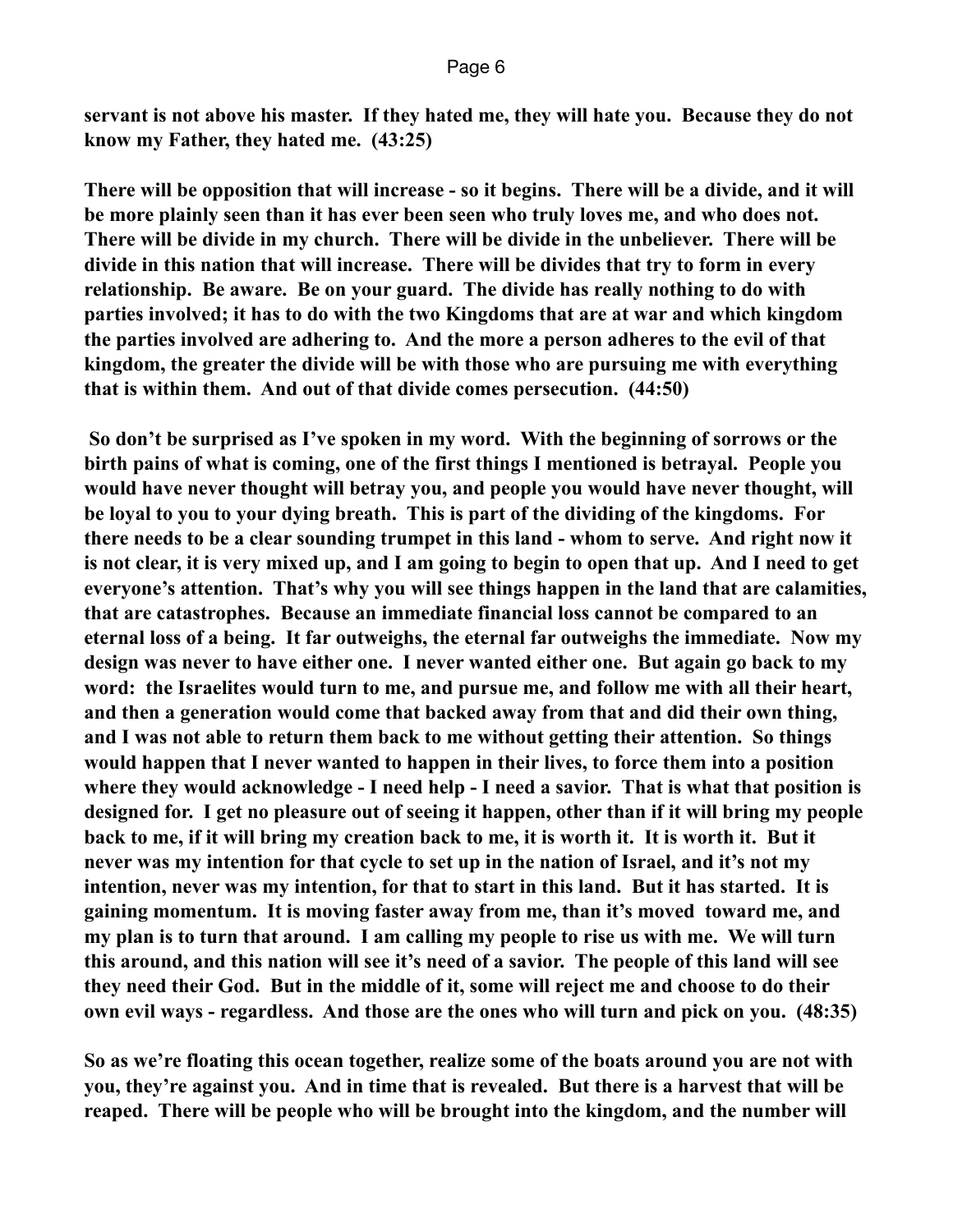**be great. And that is my focus. As my Spirit moves, yes evil will move along with her like a fleet of ships moving across the water together. As I lift my hand off this nation, even just a little bit, the enemy will come in like a flood. As my presence, and my power, and my manifestations grow more evident, it will demand more of you. It will require more of your life. I will be looking to you to love the people, and to impart your yourself, what you have freely received from me, impart that into them. I will be looking to you. The harvest will not be retained by encouraging them to come to one service a week. The American church thinks if I go to church for 45 minutes in a week, I am good with my God. They don't realize how lukewarm and putrid that tastes to me. And it will not be reproduced in the coming harvest, because those of that mindset will not be harvesters in this harvest. It will be those who are willing to lay down their lives, do what is inconvenient, associate with those that they don't care for, that they don't like. Pouring their resources , themselves into people that seem like lost causes, but they're doing it because they love the people and my Spirit has directed them to that person and said: take care of this need. That harvest will be harvested - it will be retained - and it will grow. That's what I am calling you to. (51:35)**

**So it begins, the time for my church to arise, and shine. The glory of the Lord will rest on her. And it will cause many to be drawn to me. If I be lifted up, you are what is seen of me in this earth. As I am lifted up in you, it will cause many to be drawn to me. And I've not spoken theses things to cause fear, but as a forewarning to what is about to unfold, and a clear call to my people. Ready yourselves. Ready yourselves. Ready yourselves. Learn to love your neighbor. Learn what it means to meet their need. Learn what it means when it says: I am not ashamed of the gospel of Christ for it is the power of God unto salvation to them that believe both the Jew and the Gentile. You are going to close the deal and you will not be ashamed of the gospel, for the power will flow when you shed the shame. And you step into the supernatural and watch my glory manifest in every situation. And every individual light will become a sea of light. And I will do it through you. You will arise, you will shine. I speak this. I call this. I declare this to my Father. I tell my Father I have a people who love me with everything within them. I have a people who are willing to do what I say. I have a people who have their thoughts on my thoughts, have their desires aligned with my desires. I have a people who long for only one thing to take place in this earth, and that is for my Kingdom to be lifted up and for me to be revealed, as the true Savior of this world. I have a people who long to be with me. And their thoughts and their heart is on that on a daily basis, but they are on assignment, they know they are on assignment, those ware the people who will rise up and be your servants. (54:30)**

**And when the enemy comes in as a flood, I will raise up a standard for those who are standing. That's why I said in my word: once you're prepared - stand. And with everything within you - stand. Stand therefore. Because the standard is raised up for those who stand. So stand. And be strong. Do not be shaken by what you see or what you**